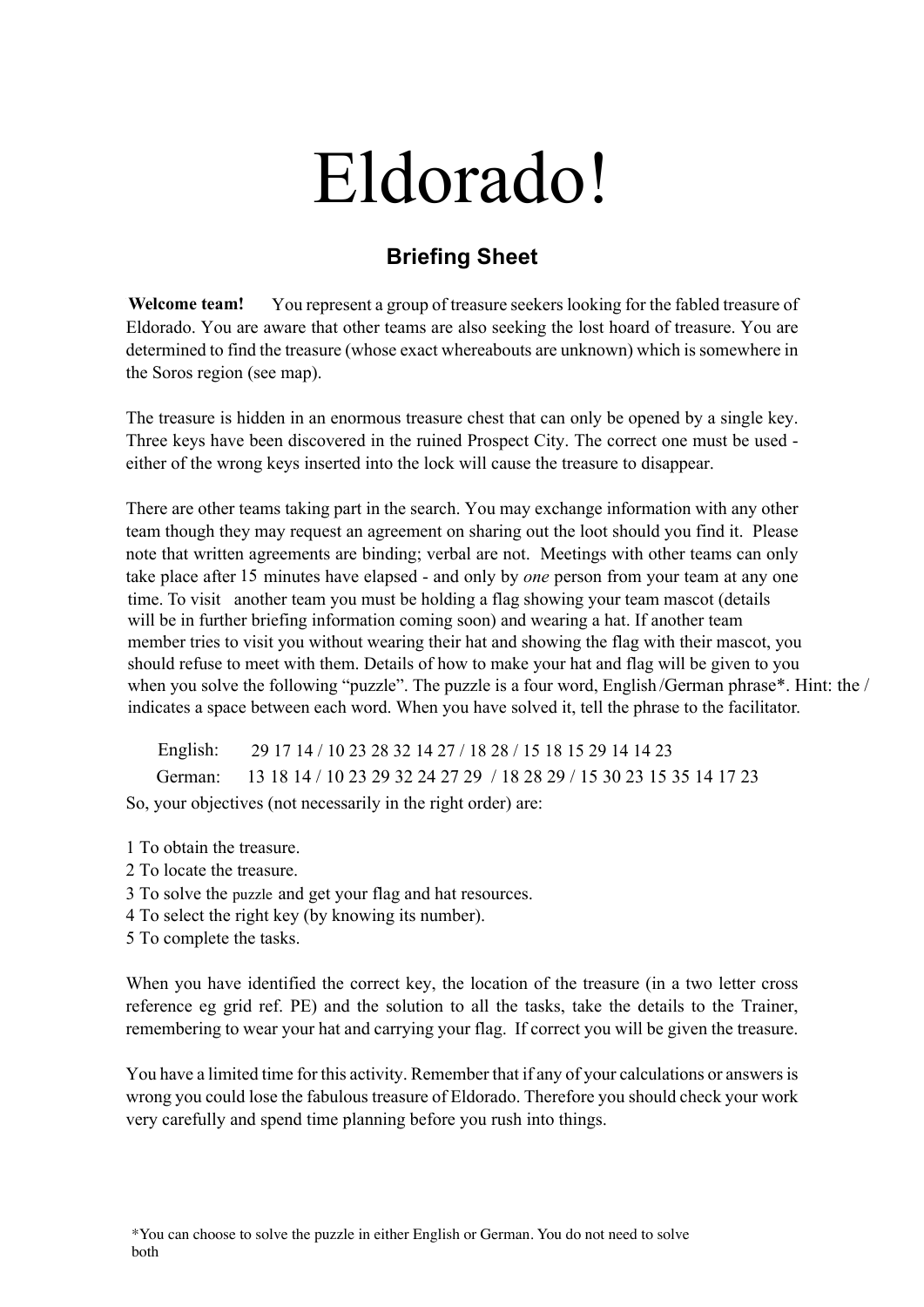Each team is working in a different breakout room. Use the links below to visit a different team/room.

Breakout Room 1 **[Click here to join the meeting](https://teams.microsoft.com/l/meetup-join/19%3ameeting_NTE3N2ZjOTgtZDg1MC00NTcwLTg3NzEtZjJlODlmOTNhNTRj%40thread.v2/0?context=%7b%22Tid%22%3a%2276af31f8-5c38-4e29-9ee2-2674305160f2%22%2c%22Oid%22%3a%22b209b8a2-f589-4bb8-89f4-36323de02c00%22%7d)**

Breakout Room 2 **[Click here to join the meeting](https://teams.microsoft.com/l/meetup-join/19%3ameeting_NjE0MjI0NTktNjI0ZS00MGVjLWJlZTItZmU1YWY5MjllNjVl%40thread.v2/0?context=%7b%22Tid%22%3a%2276af31f8-5c38-4e29-9ee2-2674305160f2%22%2c%22Oid%22%3a%22b209b8a2-f589-4bb8-89f4-36323de02c00%22%7d)**

Breakout Room 3 **[Click here to join the meeting](https://teams.microsoft.com/l/meetup-join/19%3ameeting_OWM1NDVjMDEtNjVkYy00MjZhLWJiZTUtYmIzMGM3ZTc4OTk5%40thread.v2/0?context=%7b%22Tid%22%3a%2276af31f8-5c38-4e29-9ee2-2674305160f2%22%2c%22Oid%22%3a%22b209b8a2-f589-4bb8-89f4-36323de02c00%22%7d)**

Breakout Room 4 **[Click here to join the meeting](https://teams.microsoft.com/l/meetup-join/19%3ameeting_ZWM3MzljOTctMzkxOS00ZWUxLTlkNTEtMjA5YmJhNDQzMWEz%40thread.v2/0?context=%7b%22Tid%22%3a%2276af31f8-5c38-4e29-9ee2-2674305160f2%22%2c%22Oid%22%3a%22b209b8a2-f589-4bb8-89f4-36323de02c00%22%7d)**

Breakout Room 5 **[Click here to join the meeting](https://teams.microsoft.com/l/meetup-join/19%3ameeting_NWY2NjMyNDQtZWMzMy00MWI5LThhNzYtMDlkYTJmMDQwMmVh%40thread.v2/0?context=%7b%22Tid%22%3a%2276af31f8-5c38-4e29-9ee2-2674305160f2%22%2c%22Oid%22%3a%22b209b8a2-f589-4bb8-89f4-36323de02c00%22%7d)**

Breakout Room 6 **[Click here to join the meeting](https://teams.microsoft.com/l/meetup-join/19%3ameeting_NjUwZDNmMmYtYzNiMi00NzBkLTlhMTktM2IzZmQ5N2M5ODM4%40thread.v2/0?context=%7b%22Tid%22%3a%2276af31f8-5c38-4e29-9ee2-2674305160f2%22%2c%22Oid%22%3a%22b209b8a2-f589-4bb8-89f4-36323de02c00%22%7d)**